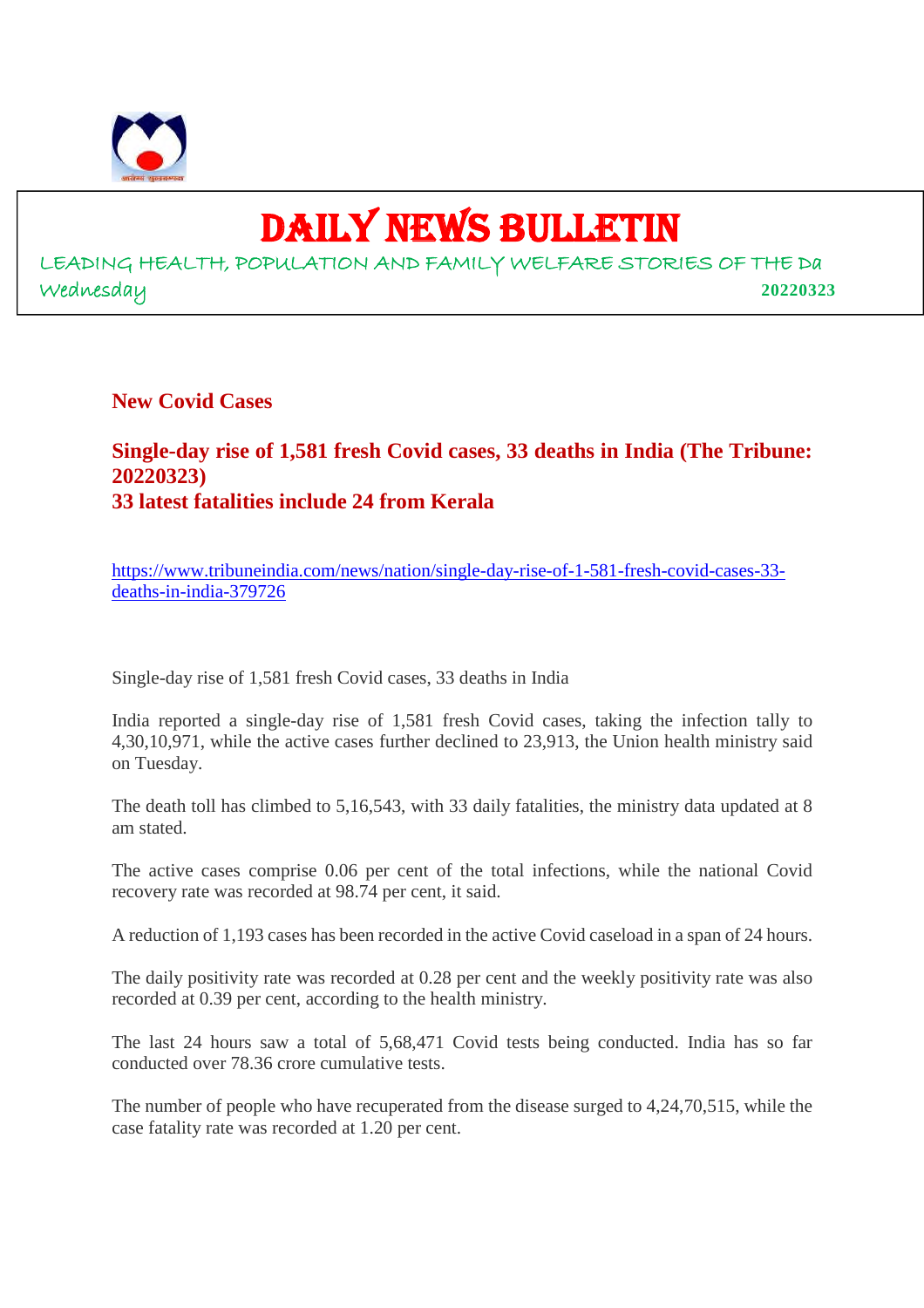The cumulative doses administered in the country so far under the nationwide Covid vaccination drive has exceeded 181.56 crore.

India's Covid tally had crossed the 20 lakh-mark on August 7, 2020, 30 lakh on August 23, 40 lakh on September 5 and 50 lakh on September 16. It went past 60 lakh on September 28, 70 lakh on October 11, crossed 80 lakh on October 29, 90 lakh on November 20 and surpassed the one crore-mark on December 19.

India crossed the grim milestone of 2 crore cases on May 4 last and 3 crore on June 23.

The 33 latest fatalities include 24 from Kerala.

A total of 5,16,543 deaths have been reported so far in the country, including 1,43,767 from Maharashtra, 67,363 from Kerala, 40,039 from Karnataka, 38,025 from Tamil Nadu, 26,147 from Delhi, 23,492 from Uttar Pradesh and 21,195 deaths from West Bengal.

# **Covid booster shot for all adults Covid booster shot for all adults mulled (The Tribune: 20220323)**

Cases rise in some countries, including China and Singapore

https://www.tribuneindia.com/news/nation/booster-shot-for-all-adults-mulled-379535

Covid booster shot for all adults mulled Union Health Minister Mansukh Mandaviya. File photo

The Union Health Ministry is considering expanding Covid booster shot programme to cover all adults in view of ample vaccine availability in India and the rising cases in some countries, including China and Singapore.

Sources said a booster (or precaution dose) for all adults was being considered, but a final decision was yet to be taken. Started on January 10, the booster shots are currently available for health and frontline workers and everyone aged 60 years and above.

The sources said enough vaccine stocks were available in India and the government was mulling extending further protection to those who had already received two shots. The booster dose to currently eligible people is being given upon the completion of nine months or 39 weeks from the date of administration of the second shot. India today witnessed a record low of 1,549 daily cases as against 3,47,254 recorded on January 21. Health Minister Mansukh Mandaviya credited the decline in cases and successful fight against Covid to people's participation and PM Narendra Modi's leadership.

More than 1.81 billion Covid doses have been administered so far with over 911.9 million first doses and 785.4 million (84 per cent) second doses. In all, 21.7 million precaution doses have been given.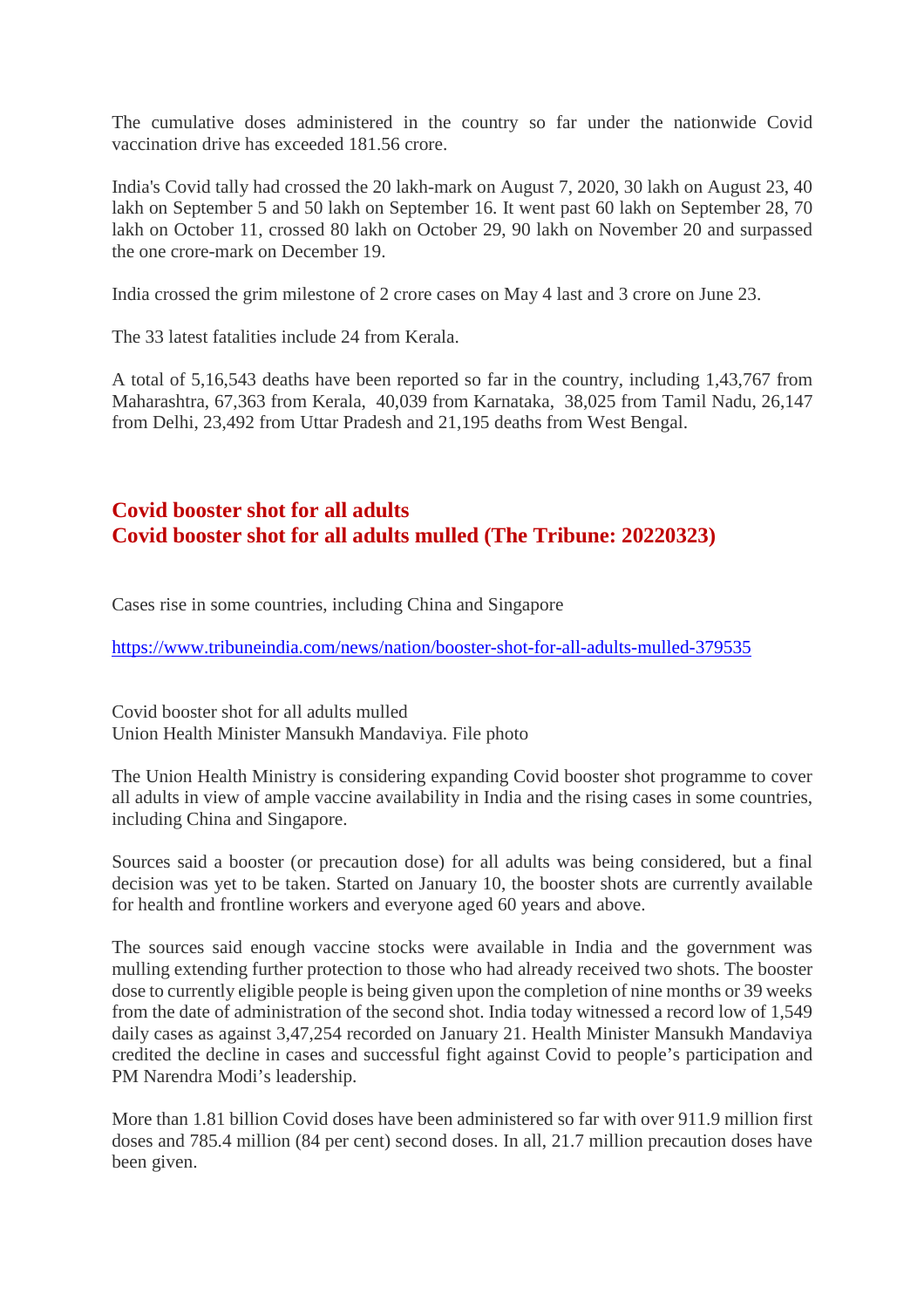Among 15 to 18 year olds, 76 per cent have received the first and 48 per cent have received both doses. Among 12 to 14 year olds, 1.79 million doses have been given so far, Mandaviya said today. —

# **Fresh Covid cases**

# **Single-day rise of 1,581 fresh Covid cases, 33 deaths in India (The Tribune: 20220323)**

**33 latest fatalities include 24 from Kerala**

https://www.tribuneindia.com/news/nation/single-day-rise-of-1-581-fresh-covid-cases-33 deaths-in-india-379726

India reported a single-day rise of 1,581 fresh Covid cases, taking the infection tally to 4,30,10,971, while the active cases further declined to 23,913, the Union health ministry said on Tuesday.

The death toll has climbed to 5,16,543, with 33 daily fatalities, the ministry data updated at 8 am stated.

The active cases comprise 0.06 per cent of the total infections, while the national Covid recovery rate was recorded at 98.74 per cent, it said.

A reduction of 1,193 cases has been recorded in the active Covid caseload in a span of 24 hours.

The daily positivity rate was recorded at 0.28 per cent and the weekly positivity rate was also recorded at 0.39 per cent, according to the health ministry.

The last 24 hours saw a total of 5,68,471 Covid tests being conducted. India has so far conducted over 78.36 crore cumulative tests.

The number of people who have recuperated from the disease surged to 4,24,70,515, while the case fatality rate was recorded at 1.20 per cent.

The cumulative doses administered in the country so far under the nationwide Covid vaccination drive has exceeded 181.56 crore.

India's Covid tally had crossed the 20 lakh-mark on August 7, 2020, 30 lakh on August 23, 40 lakh on September 5 and 50 lakh on September 16. It went past 60 lakh on September 28, 70 lakh on October 11, crossed 80 lakh on October 29, 90 lakh on November 20 and surpassed the one crore-mark on December 19.

India crossed the grim milestone of 2 crore cases on May 4 last and 3 crore on June 23.

The 33 latest fatalities include 24 from Kerala.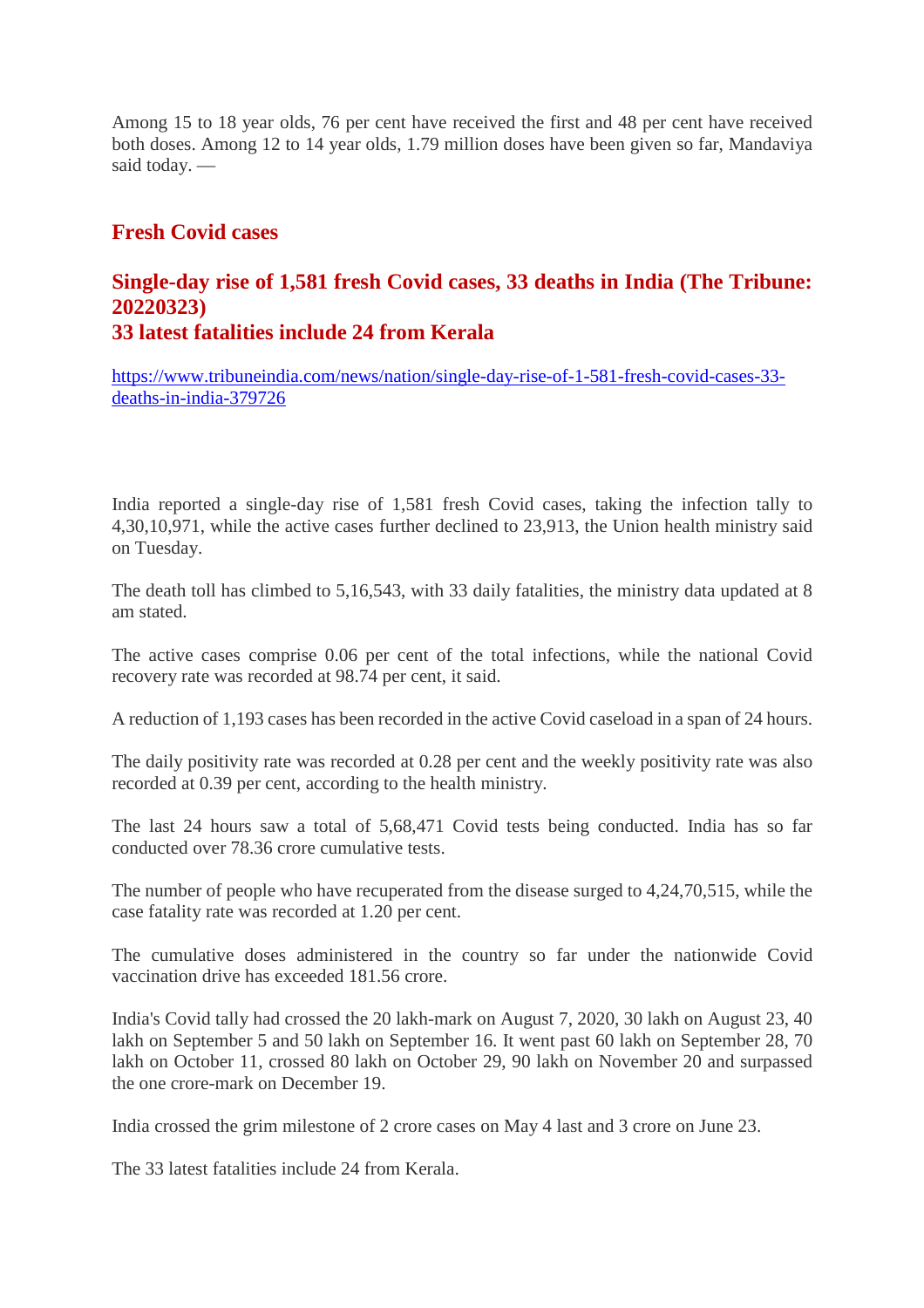A total of 5,16,543 deaths have been reported so far in the country, including 1,43,767 from Maharashtra, 67,363 from Kerala, 40,039 from Karnataka, 38,025 from Tamil Nadu, 26,147 from Delhi, 23,492 from Uttar Pradesh and 21,195 deaths from West Bengal.

## **Booster shots**

# **A nationwide efficacy audit will allay apprehensions (The Tribune: 20220323)**

https://www.tribuneindia.com/news/editorials/booster-shots-379868

The uptick in Covid-19 cases in Asian countries such as South Korea, China and Israel, besides parts of Europe, has prompted the Indian Government to consider a vaccine booster shot for all citizens above the age of 18 years. As of now, healthcare and frontline workers and those above 60 years are being given 'precaution' doses. The long gap after receiving the second dose is posing problems for Indians travelling abroad, with some nations not recognising vaccination certificates beyond a time frame of nine months. Even as the third wave has petered out in the country, India can't afford to be complacent as several nations are witnessing a coronavirus resurgence, being attributed to Omicron subvariant BA.2.

It is worrying that India has managed to administer barely 2 crore booster doses to identified categories of beneficiaries ever since the exercise was launched on January 10. The below-par rate suggests large-scale vaccine hesitancy, which will become an even bigger challenge once these shots are extended to the entire adult population. A nationwide efficacy audit is required to ascertain how potent the vaccines are in controlling the surge in cases and minimising casualties and how long the immunity provided by them lasts. Countries with high vaccination rates, including South Korea and Israel, are grappling with a new wave of infections. South Korea is reporting lakhs of Covid cases and hundreds of deaths on a daily basis, indicating lapses in its pre-emptive response.

White House Chief Medical Adviser Dr Anthony Fauci has reiterated that vaccines and booster shots remain the best means to prevent serious illness from the virus. The Central and state authorities must walk the extra mile to dispel apprehensions and indifference among the people about the vaccines. A data-driven approach for improving their efficacy is the need of the hour. The availability of ample stocks should spur the government to take a prompt call on booster shots for all adults. At the same time, the importance of mass testing, aggressive contact tracing and home isolation should be driven home through an extensive public awareness campaign.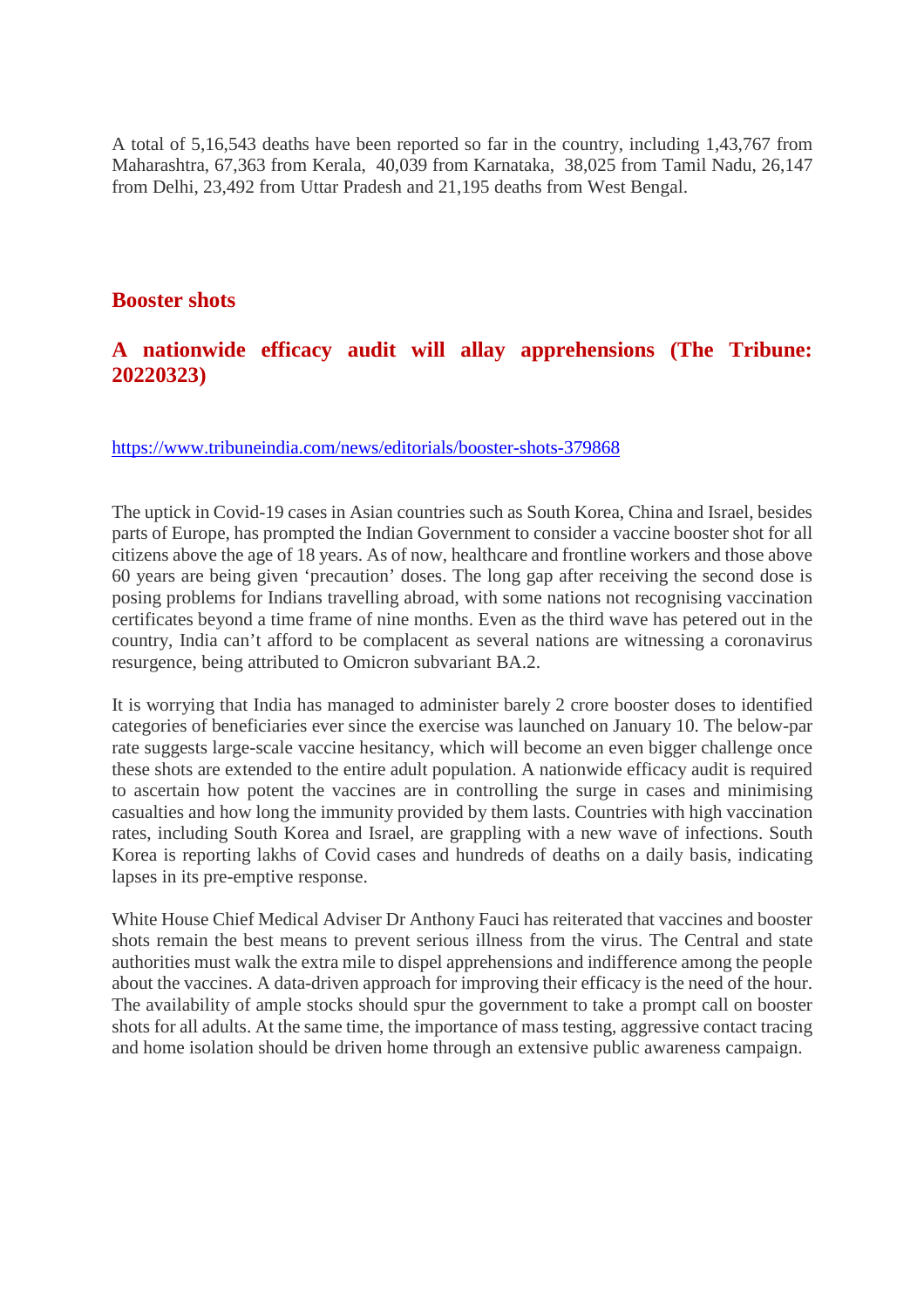# **Medicinal plants**

# **59,350 farmers get subsidy for cultivation of medicinal plants (The Tribune: 20220323)**

https://www.thehindu.com/news/national/59350-farmers-get-subsidy-for-cultivation-ofmedicinal-plants/article65249461.ece

84 medicinal species have been cultivated in pan India scheme

Till date, the Ministry of Ayush has supported 59,350 farmers for cultivation of 84 medicinal plant species out of 140 prioritised medicinal plants, and covered 56,305 hectare area throughout the country from 2015-16 to 2020-21, according to information submitted by Ayush Minister Sarbananda Sonowal in Rajya Sabha during the on-going Parliament seassion.

The Minister was responding to a question from M.V. Shreyams Kumar on the number of farmers who cultivate medicinal plants and have availed subsidy

# **Fourth wave of COVID-19**

# **IIT-Kanpur hasn't forecast fourth wave of COVID-19: Centre (The Hindu: 20220323)**

https://www.thehindu.com/news/national/iit-kanpur-has-clarified-on-forecast-of-fourth-waveof-covid-19-bharati-pawar/article65249450.ece

It's an independent study by a team of researchers, says Minister of State for Health Bharati Pravin Pawar informs Rajya Sabha.

The Indian Institute of Technology, Kanpur, has clarified that they have not forecasted another wave of COVID-19. It was an independent study done by a team of researchers from their Department of Mathematics and Statistics who have prepared a mathematical model and submitted the same to a pre-print server for experts to comment on. The same was not peerreviewed, the Health Ministry submitted in the Rajya Sabha on Tuesday.

Responding to a question by member Brijlal, Minister of State in Health Ministry Dr. Bharati Pravin Pawar said that modelling studies were based on

## **Coronavirus**

**India adds 1,761 COVID-19 cases, lowest single-day rise in nearly two years (The Hindu: 20220323)**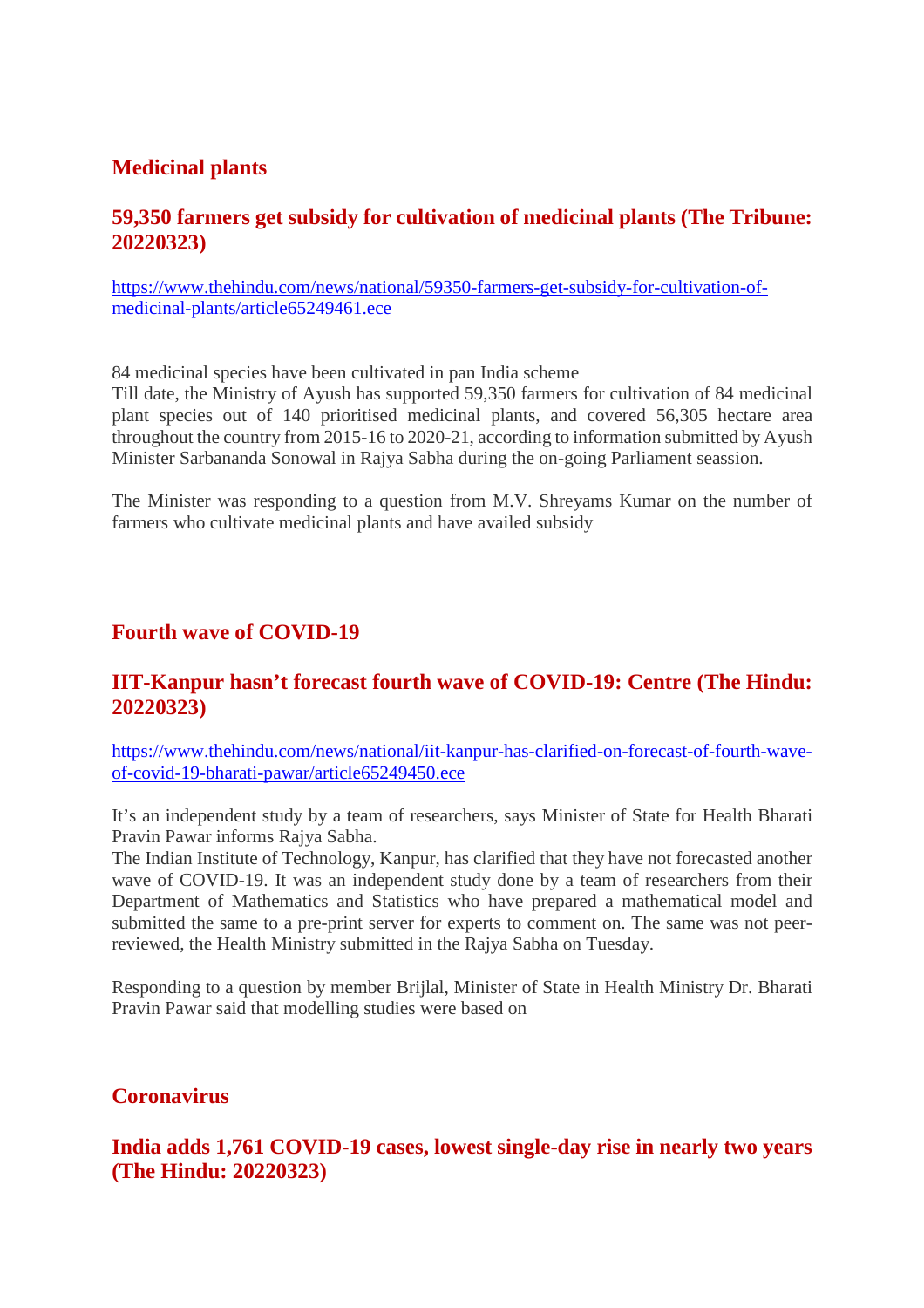https://www.thehindu.com/news/national/covid/article65242919.ece

The death toll climbed to 5,16,479 with 127 fresh fatalities

India on Sunday recorded 1,761 fresh coronavirus infections, the lowest in around 688 days, that took its tally to 4,30,07,841, while the active cases declined further to 26,240, according to Union Health Ministry data.

The death toll climbed to 5,16,479 with 127 fresh fatalities, the data updated at 8.00 a.m. stated.

# **Food and Nutrition**

# **Foods to include in your breakfast when on a weight loss and musclebuilding journey From oatmeal to puris, here's what you should and shouldn't be having. (The Indian Express: 20220323)**

https://indianexpress.com/article/lifestyle/health/what-you-should-include-in-your-breakfastif-you-are-trying-to-lose-weight-and-build-lean-muscle-7783803/

breakfast, healthy breakfast, oatmealA filling ,nutritious breakfast is key to starting your day on a high note, and fuel your challenging workouts. (Photo: Pexels)

Eating a nutritious breakfast is one of the most important things when you are trying to lose weight and also build lean muscles. It is mandatory to fill your diet with nutritious whole foods throughout the day to optimise your health, build muscles and lose weight in a healthy, and sustainable manner.

Gurpreet Kaur, senior clinical nutritionist, Cloudnine Group of Hospitals, Chandigarh, suggests the following foods for breakfast when on a weight loss and muscle-building journey along with easy, fuss free recipes:

**Oats** 

Oats — low in calories, high in fiber and protein — make for a healthy and delicious breakfast option. It also contains beta-glucan which helps in lowering blood sugar and controlling the appetite.

Recipe: Combine 1 cup of cooked oatmeal with half cup of berries or any seasonal fruit, 1 tsp flax seeds and a handful of almonds for a power packed, high fiber morning meal.

ALSO CHECK OUT |Healthy breakfast: Start your day with protein-packed peanut dosa (recipe inside)

Eggs – Eggs contain all the essential amino acids which are needed to build muscle tissues.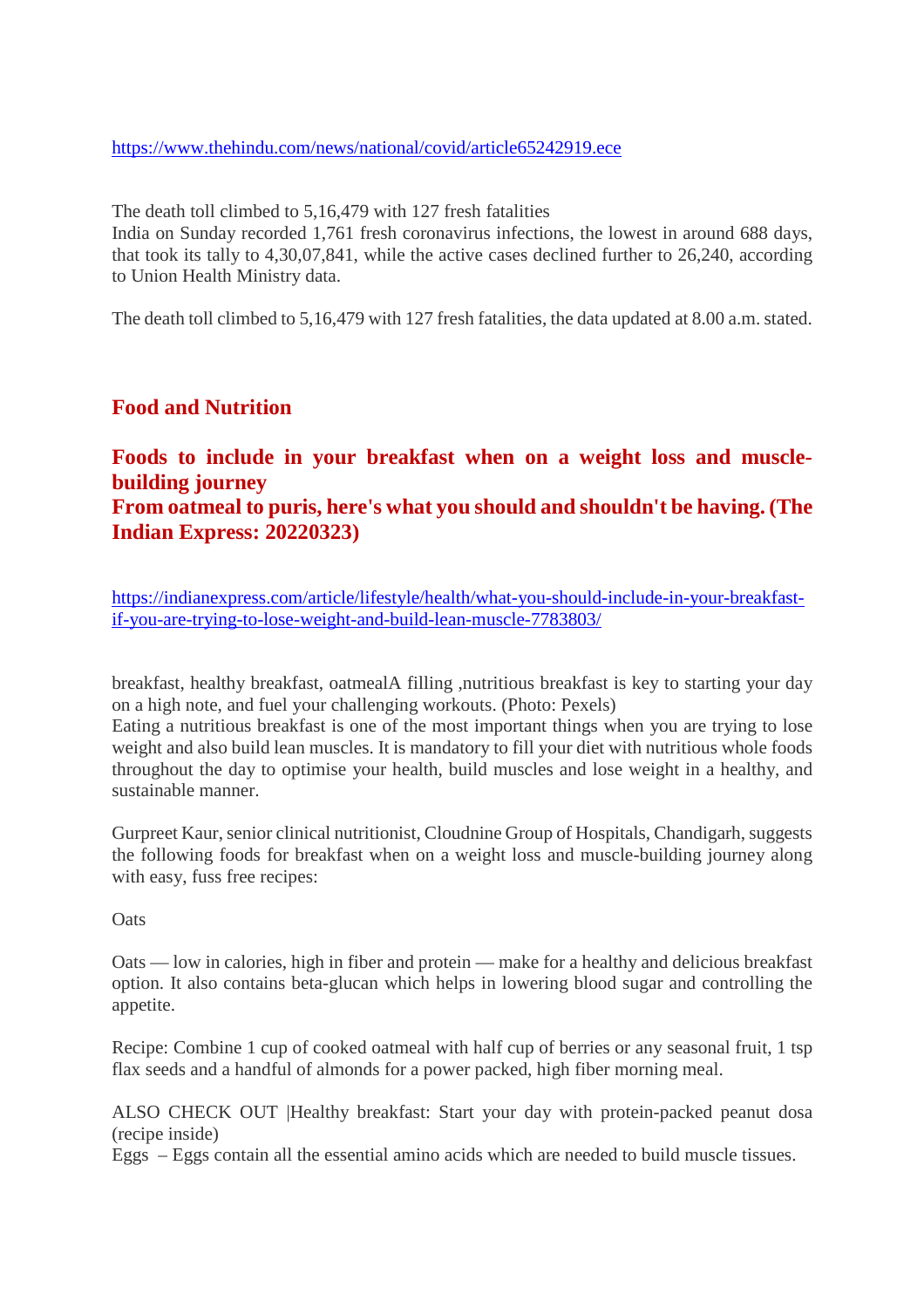Recipe: Make an omelet in minimum oil, add chopped veggies to it for added nutrition, and a slice of whole grain toast to complete the meal. This protein packed breakfast is especially great to build strong muscles and bones.

Yoghurt

yoghurt Yoghurt is a great source of protein. (Photo: Pexels)

Yoghurt is a great source of protein, bone strengthening calcium and electrolytes like potassium. It also lends healthy bacteria which keeps your gut healthy and boosts your immune system.

Recipe:Make a delicious yet quick and easy yoghurt smoothie by adding berries and nuts to balance the meal.

ALSO READ |Know the connection between gut health and optimal weight loss Mixed sprouts and poha

Sprouts are excellent for your digestive health as well as for maintaining healthy skin. On the other hand, apart from carbs, poha is rich in iron and fiber content which means you are less likely to feel lethargic during the day hours.

Recipe: You can add mixed sprouts to the poha and cook it for 2-3 min while continuously stirring to avoid overcooking.

Urad dal

Urad dal, also known as black gram, is rich in dietary fibers, vitamin and minerals, especially potassium, iron and magnesium. It also helps in treating inflammation of joints and muscle pain, strengthens the nervous system and improves the digestive system.

Recipe: Make a batter using rolled oats and soaked urad dal and fill it in greased idli molds. Steam it for 5-10 minutes.

ALSO READ |'Make conscious choices': Nutritionist shares mantra to manage sugar cravings during festivals

While filling up on the right foods can easily curb the cravings and keeps us full for a longer period, consuming the wrong foods can amplify cravings and set you up for failure. Here are a few things Kaur advices to skip when it comes to a healthy breakfast:

– Try to avoid breakfast made from refined grains such as sugary breakfast cereals and white bread as it provides more calories without much nutrition.

-Avoid taking store bought protein shakes for building muscles as these could lead to many health risks.

-Avoid having greasy breakfast such as fried puris or oily parathas with butter.

– Listen to your body and its needs, but don't over eat.

eWeight Loss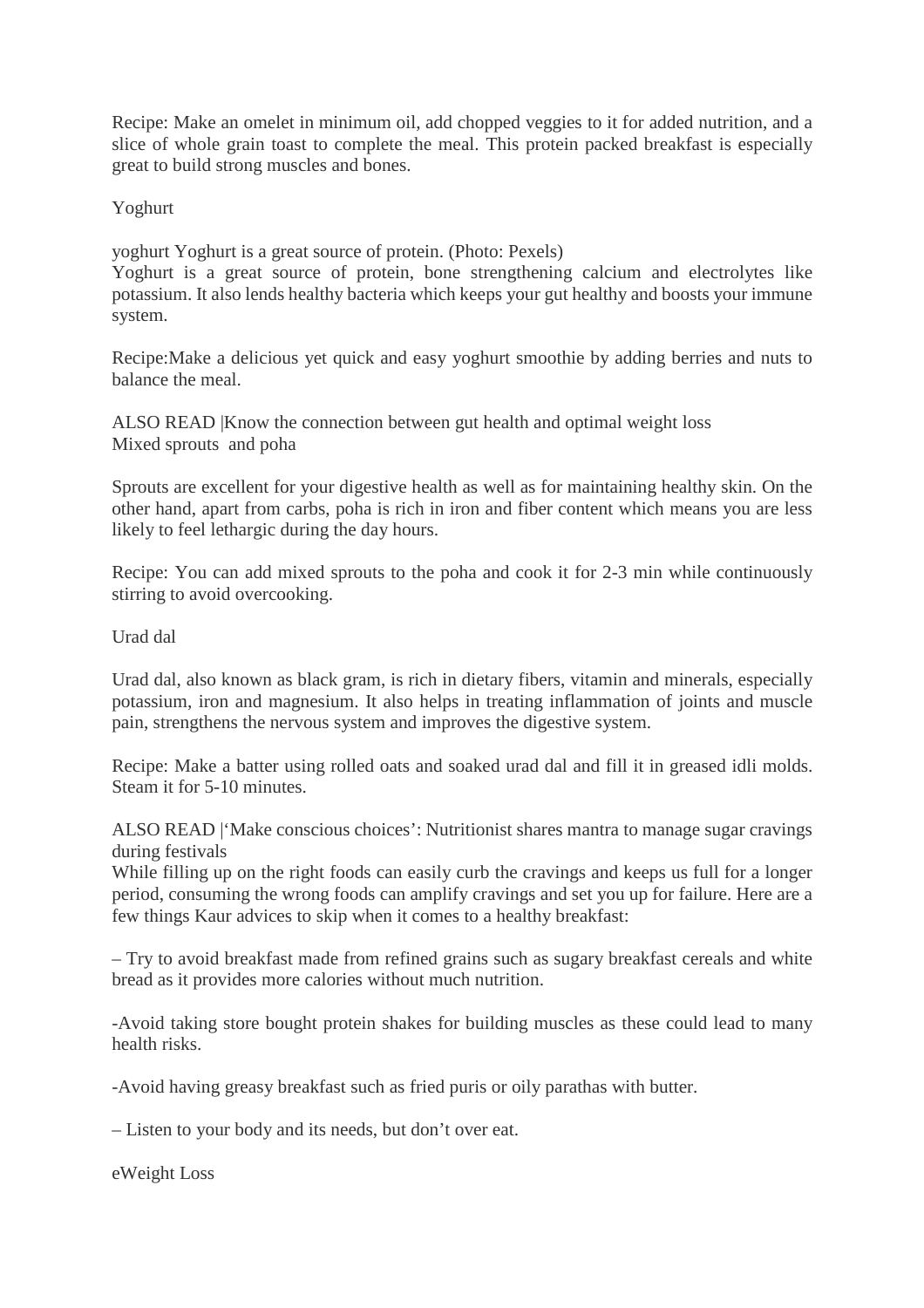## **Healthy dessert**

# **Craving something sweet but don't want to cheat on your diet? Try this healthy dessert If you wish to satiate your taste buds just a little bit today, go ahead and do**

**it The Indian Express: 20220323)**

https://indianexpress.com/article/lifestyle/food-wine/sweet-cheat-meal-diet-healthy-dessertrecipe-7793589/

dessert recipe, healthy dessert recipe, simple dessert recipe, how to make a healthy dessert at home, cheat meal, indian express newsWould you like to try this dark chocolate mousse with berries? (Representational image/Getty)

Often, when we are on a diet, we get this strong urge to 'cheat'. In other words, when we are trying to stay away from certain foods that may be counter-productive to our diet goals, we get the craving to eat those exact same things.

Dessert lovers will vouch for the fact that it is incredibly difficult to stay away from certain recipes. If you wish to satiate your taste buds just a little bit today, go ahead and do it. While it is okay to cheat on your diet sometimes, you do not have to compromise on your health.

ALSO READ |'Crime against humanity': Coriander-flavoured sundae leaves netizens baffled Celebrity fitness trainer Yasmin Karachiwala shared a delicious dessert recipe on Instagram that involves three healthy ingredients only. Take a look.

# **Precaution dose**

# **Precaution dose: Doctor on why everyone eligible must 'take it without fail' The Indian Express: 20220323)**

"Getting jabbed will reduce the rate of hospital admissions, and one will be able to protect people around him/her. Vaccination is a vital tool to curb the spread of Covid-19," said Dr Manjiri Karlekar

https://indianexpress.com/article/lifestyle/health/precaution-dose-all-above-60-years-march-16-7822119/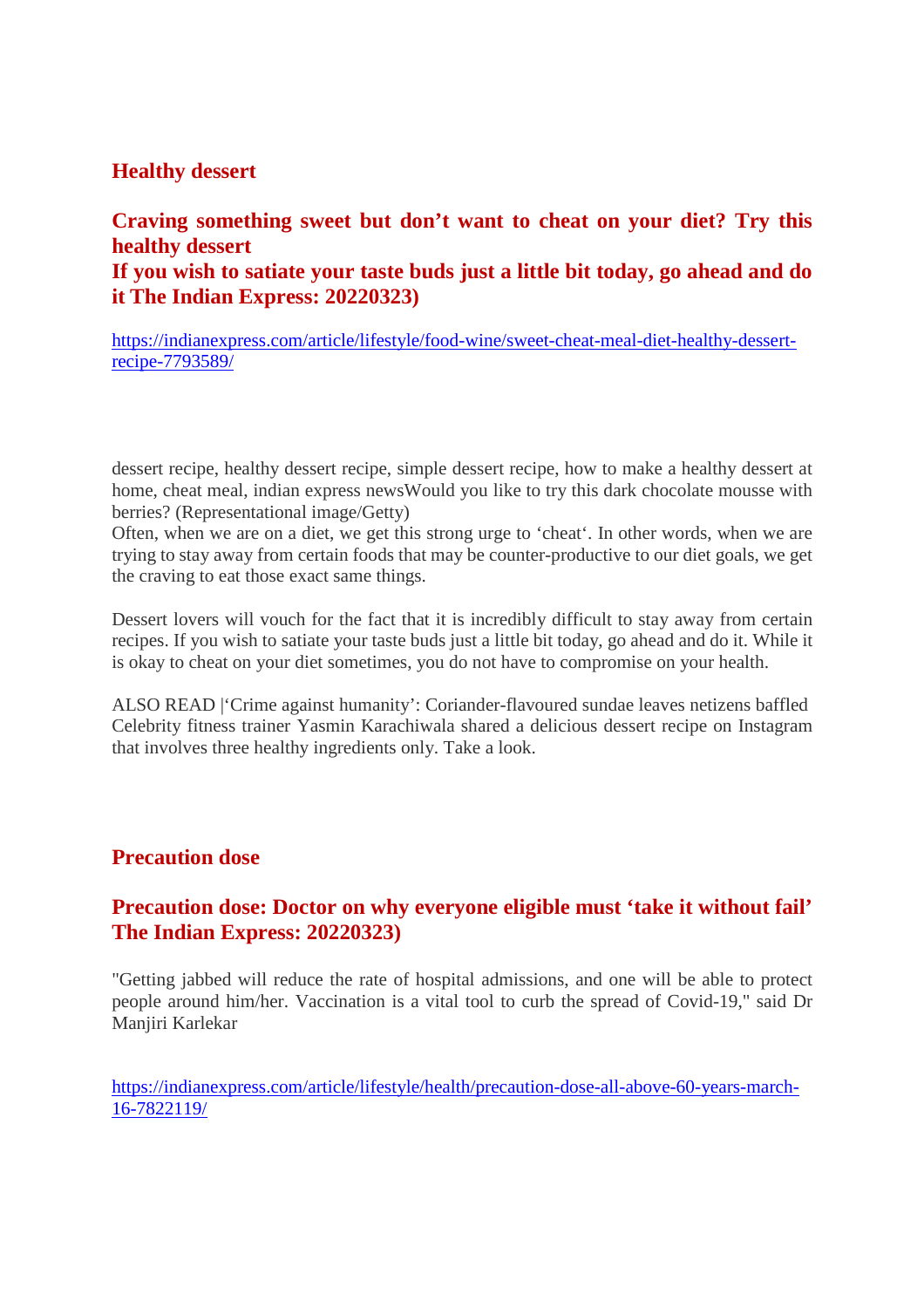precaution doseFrom March 16, precaution dose is opened for all and not just people with comorbidities (Source: Express Photo by Nirma; Harindran)

Continuing the fight against Covid 19, the Health Ministry began Covid-19 precaution dose for all above 60 years on March 16, 2022, National Vaccination Day, at all Government Covid Vaccination Centers. Earlier, Prime Minister Narendra Modi, in a televised address to the nation, had announced that a "precaution dose" for frontline workers, and only people with comorbidities above 60 years of age would be administered from January 10, 2022.

Also Read |Why a gap of 9-12 months between 'precaution dose' and second jab is important Union Health and Family Welfare Minister Mansukh Mandaviya also informed of the development while urging everyone to get vaccinated with the precaution dose after a gap of nine months or 36 weeks from the date of administration of the second dose.

According to the guidelines issued by the Ministry, the precaution dose should be with the same vaccine with which the primary vaccination was done.

"Underscoring slow pace of vaccination among the vulnerable groups, States were urged to ensure that all those above 60 years of age are covered with both doses of Covid-19 vaccine. Regular reviews to be conducted at District and Block levels to ensure coverage of eligible beneficiaries," noted the Press Information Bureau's notification.

ALSO READ |Covid vaccine potentially benefits mental health, a study finds "Today is an important day in India's efforts to vaccinate our citizens. Now onwards all those above 60 are eligible for precaution doses. I urge people to get vaccinated," said Prime Minister Narendra Modi in a tweet.

Why should those above 60 years should take the vaccine?

Dr Manjiri Karlekar, endocrinologist consultant, Zen Multispeciality Hospital said that everyone who has been recommended to take the precaution dose should take it without fail irrespective of co-morbidities. "Getting jabbed will reduce the rate of hospital admissions, and one will be able to protect people around him/her. Vaccination is a vital tool to curb the spread of Covid-19," she said.

ALSO READ |Why get vaccinated? An expert answers your frequently-asked questions What should you do post vaccination?

One may have side effects such as fever, pain and swelling at the injection site, body pain, or a headache. "But, don't fret. Avoid doing any strenuous activities after taking the dose. Eat a nutritious diet, stay hydrated by drinking water and rest enough. If you are taking any medication, do so only after consulting the doctor," said Dr Karlekar.

World Health Organization advises that people should do everything possible to stop the spread of the virus in order to prevent mutations. "This means staying at least 1 metre away from others, covering a cough or sneeze in your elbow, frequently cleaning your hands, wearing a mask and avoiding poorly ventilated rooms or opening a window."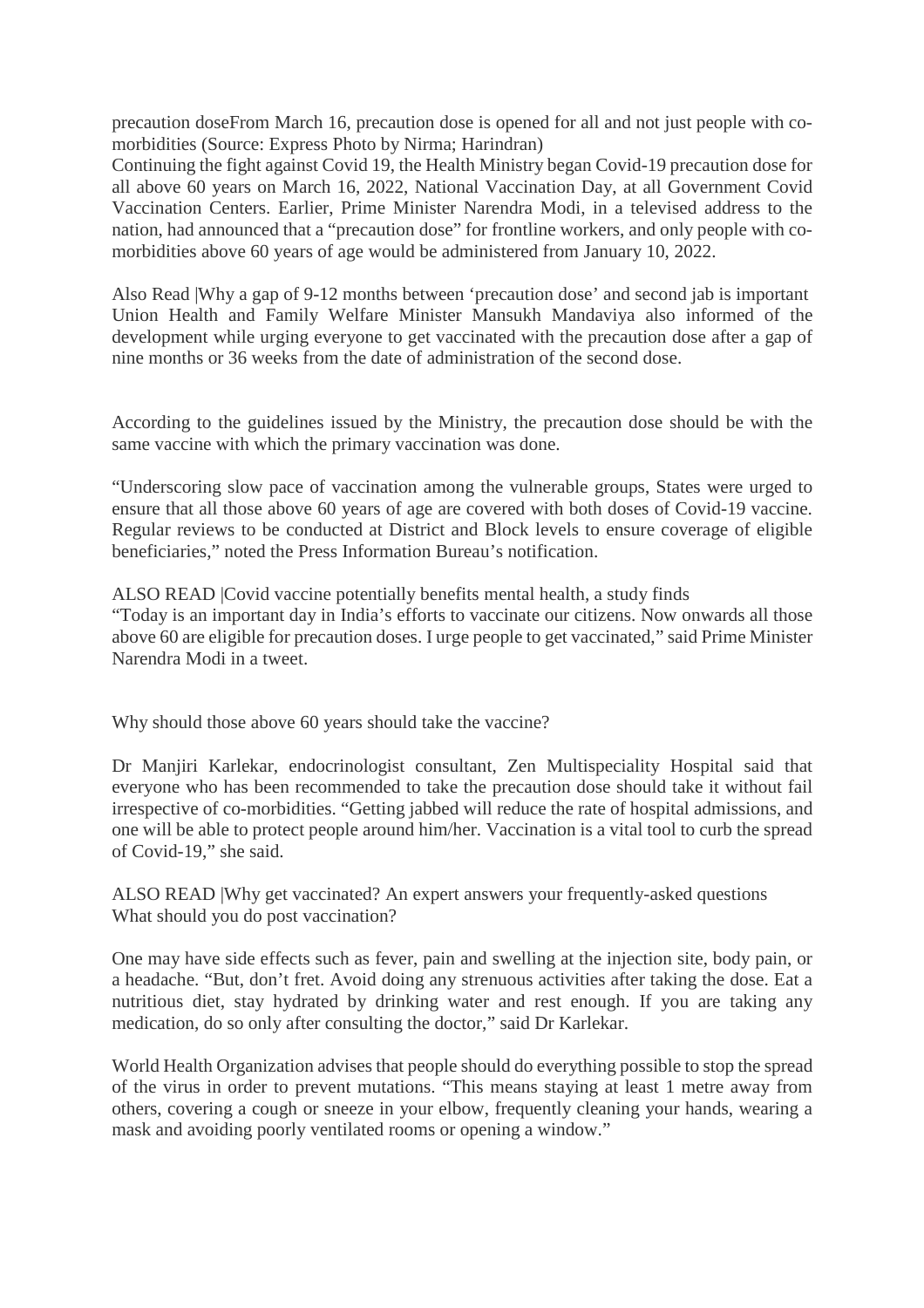For more lifestyle news, follow us on Instagram | Twitter | Facebook and don't miss out on the latest updates!

 $\triangle$  The above article is for information purposes only and is not intended to be a substitute for professional medical advice. Always seek the guidance of your doctor or other qualified health professional for any questions you may have regarding your health or a medical condition.

# **Eye health'**

**Ayurveda alert: Nutritionist shares 'miraculous homemade mixture for eye health'**

**"Particularly children with high number glasses or senior citizens with deteriorating vision will benefit from this desi nuska," said nutritionist and fitness influencer Juhi Kapoor The Indian Express: 20220323)**

eye health (Source: Getty Images/Thinkstock)

Increased screen time, especially amid the pandemic, has put enormous stress on eye health. However, many people tend to overlook the same, until they experience discomfort or some symptom like redness, headaches, or watery eyes. Which is why, experts always recommend regular eye checkups to keep any issues at bay.

But, along with that one must also consume foods that help keep the eyes healthy and the vision strong.

Also on eye health |Want to improve your eyesight? Try these delicious and healthy dips As such, nutritionist and fitness influencer Juhi Kapoor also shared an easy home remedy that can help.

"An age old traditional blend often added to milk for boosting eye health. Particularly children with high number glasses or senior citizens with deteriorating vision will benefit from this desi nuska (traditional home remedy). With today's generation, totally berserk over digital screens – eye health gets overlooked. To keep your eyes healthy, do try this beautiful combination as your daily ritual in milk," she said.

Kapoor also mentioned that as per Ayurveda, the mix can help improve vision.

Ingredients

100g – Almonds 100g – Rock sugar or misri 100g – Fennel seeds or saunf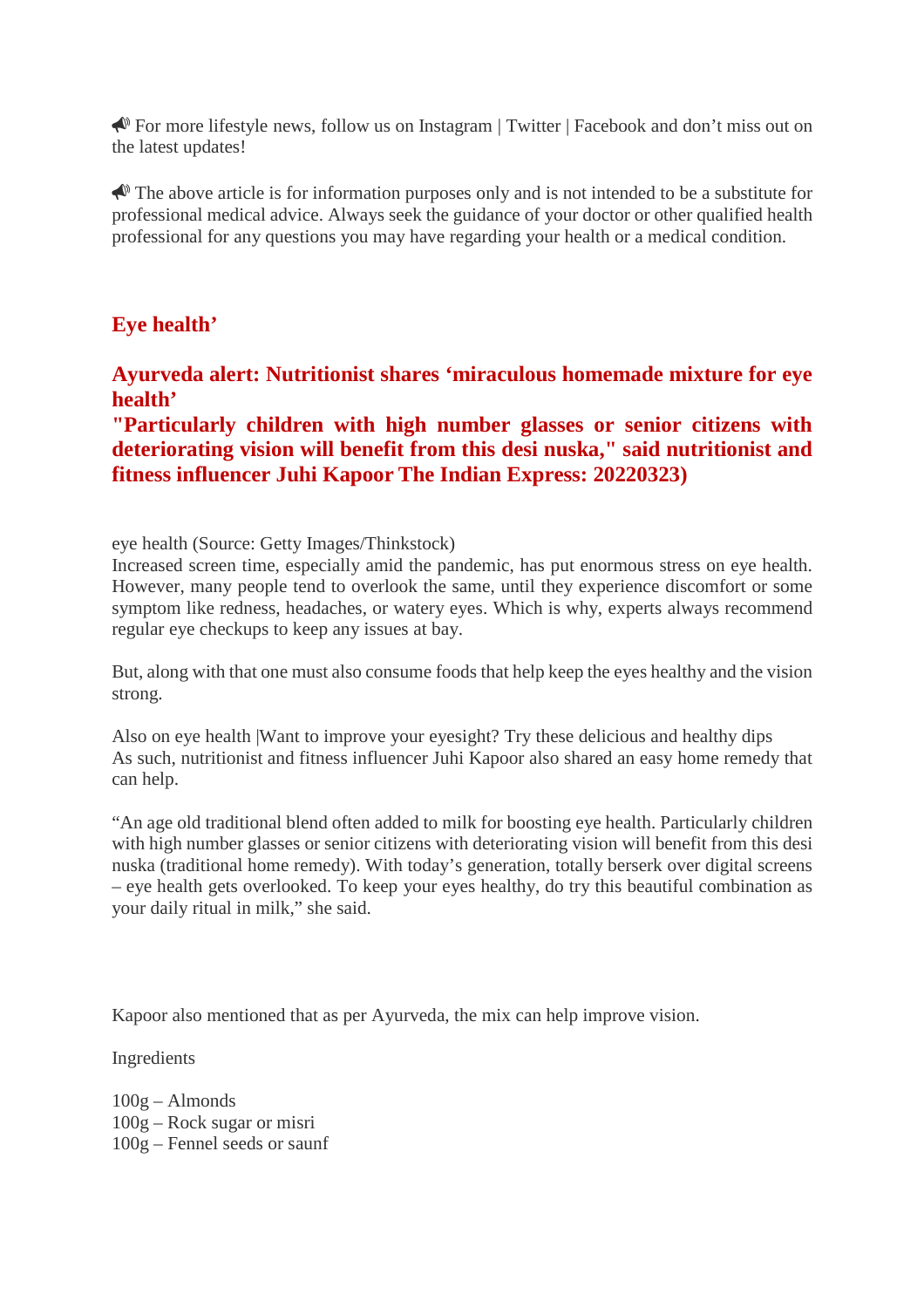### Method

\*In a blender, add all ingredients together. \*The mixture is ready.

### **Pollution (The Asian Age:20220323)**

http://onlineepaper.asianage.com/articledetailpage.aspx?id=16246577

# No Indian city met WHO air quality standard Wake-up call for governments and civic bodies: Greenpeace Delhi most polluted capital in world for 4th yr in row

### AGE CORRESPONDENT

NEW DELHI, MARCH 22<br>
Delhi was found to be the most political capital in the world for the fourth consect<br>
most political capital in the world respectively the 50 divisor with<br>
the social and 35 of the quality were in 190

on Tuesday.<br>The report, presenting an overview of the state of<br>overview of the state of<br>global air quality in 2021, is<br>based on PM2.5 air quality<br>data from 6,475 cities in 117

countries.<br>The report mentioned that among the most pollution<br>ed capital cities, Dhaka<br>ranked second after Delhi<br>followed by N'Djamena in<br>Chad, Dushanbe in

**IDENTIFY FOR THE EXAMPLE CONTROL TO THE CONTROL TO THE SEE INTERFERIENCE IN THE SEE IN THE SEE IN THE SEE IN THE SEE IN THE SEE IN THE SEE IN THE SEE IN THE SEE IN THE SEE IN THE SEE IN THE SEE IN THE SEE IN THE SEE IN T**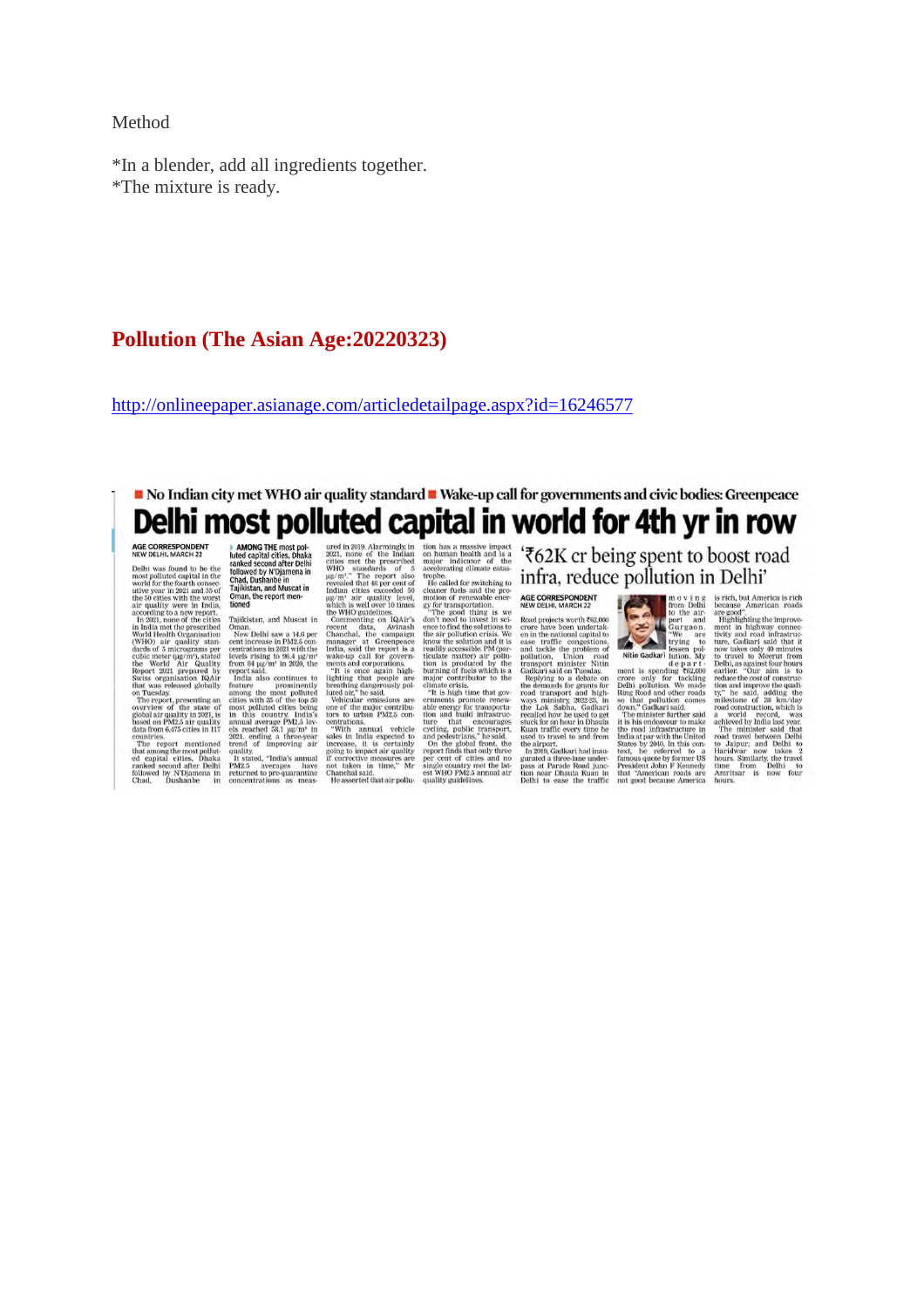# **Delhi world's most polluted capital**

# **Delhi world's most polluted capital for fourth year in row ( Hindustan Times:20220323)**

https://epaper.hindustantimes.com/Home/ArticleView

# **Chokehold on Indian cities**

Among the world's most polluted cities, Rajasthan's Bhiwadi fared the worst followed by Uttar Pradesh's Ghaziabad. Delhi featured as the fourth most polluted city, while also being the most polluted capital in the world, according to the IQAir World Air Quality Report 2021

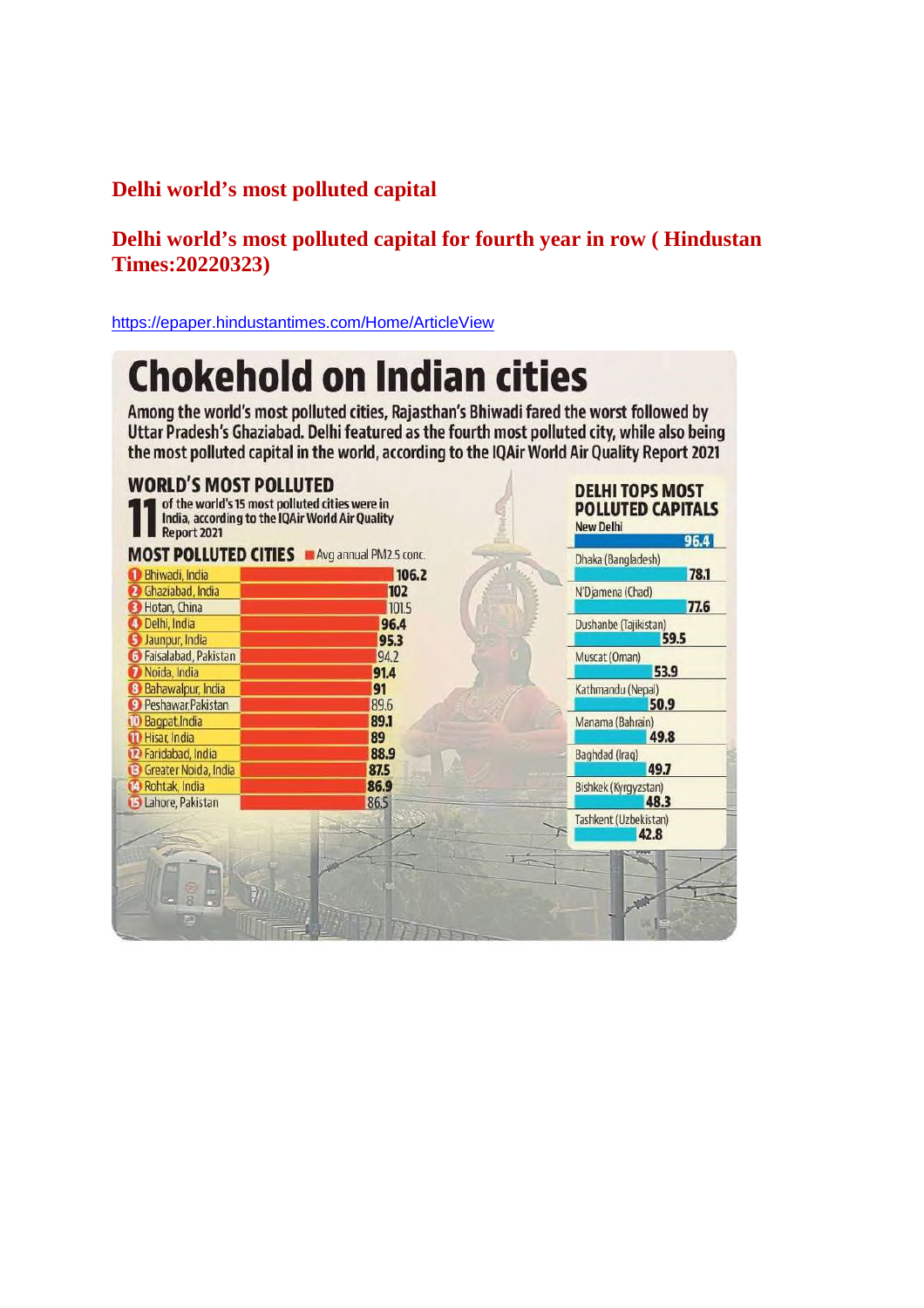

Delhi has been ranked as the most polluted capital city in the world for the fourth consecutive year in an annual air quality report by a Swiss group released on Tuesday.

Annual average PM2.5 levels in Delhi increased by almost 15% in 2021 compared to the previous year — from 84.1 micrograms per cubic metre (mcm) to 96.4 mcm, the report said

The IQAir World Air Quality Report 2021 analysed data on PM2.5 levels from 6,475 cities in 117 countries and regions across the world. The level of PM2.5, or particulate matter less than 2.5 microns thick, is a key measure of air pollution because these particles enter the bloodstream and cause lasting health damage.

The prescribed annual average limit for PM2.5 in India is 40 mcm, according to ambient air quality standards of the Central Pollution Control Board. The World Health Organization standard for the pollutant is 5 mcm.

Dhaka in Bangladesh, N'Djamena in Chad, Dushanbe in Tajikistan and Muscat in Oman followed New Delhi on the list of most polluted national capitals. No country met the WHO standard and of the 6,475 cities, only 3.4% met the WHO limit.

Among the most polluted cities, Rajasthan's Bhiwadi fared the worst followed by Uttar Pradesh's Ghaziabad, on the outskirts of Delhi.

As many as 35 of the 50 topmost polluted cities in the world are in India, the report said. It also showed India's annual average PM 2.5 levels rose to 58.1 mcm in 2021 — ending a three-year trend of declining concentration of the ultra-fine matter in the country's air. In 2020, India's average annual PM2.5 level was 51.9.

"India's annual PM2.5 averages have now returned to pre-quarantine concentrations measured in 2019. India is also home to 11 of the 15 most polluted cities in Central and South Asia in 2021, with 48% of India's cities exceeding the 50 micrograms per cubic metre mark, which is over 10 times the WHO guidelines," said the report released by IQAir, a Switzerland -based air quality technology company.

Delhi also ranked third in the 15 most polluted regional cities in central and southeast Asia - overall, it was fourth, with Chinese city Hotan recording worse figures. Rajasthan's Bhiwadi topped this list with 106.2 average annual PM 2.5 levels. Besides Delhi, five more cities in the national capital region (NCR) made it to this list.

Ghaziabad was ranked two with average annual PM2.5 levels of 102 mcm; Noida ranked sixth with PM2.5 levels of 91.4; Baghpat ranked nine, Greater Noida 12, and Rohtak was number 13.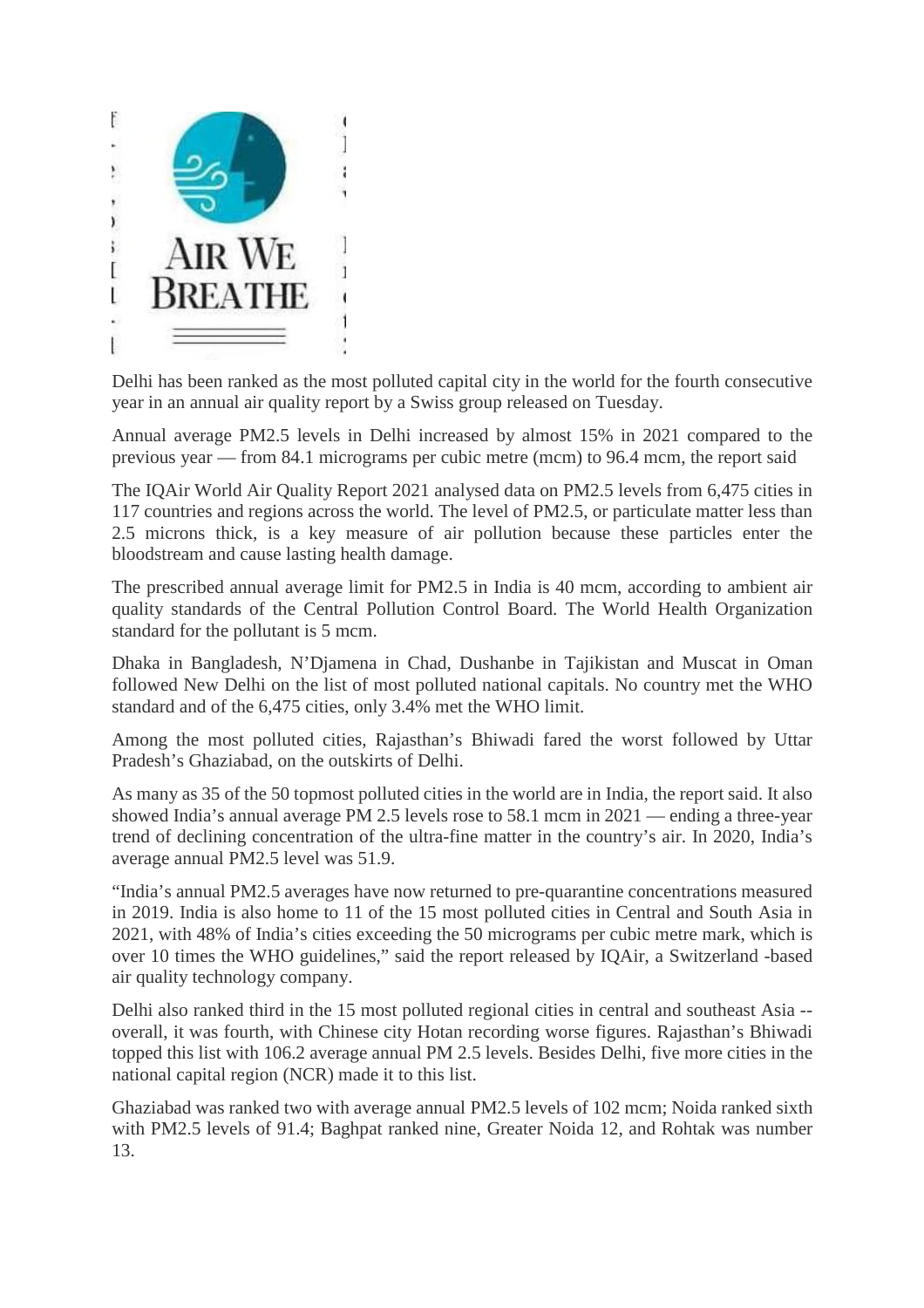The average annual figures mask what has been an acute air quality crisis that hits much of north India, including Delhi and the National Capital Region cities entirely, during winter. Beginning somewhere around late October, a spell of bad air pushes the PM2.5 concentration to over 300mcm as smoke from farm fires in upwind states descend, choking millions of people in toxic smog.

Pre-winter weather conditions of low wind speeds exacerbates the problem by trapping local pollutions along with the farm fire smoke.

The report is a wake-up call to governments and corporations because it once again highlights dangerously high levels of polluted air people are breathing across the country, said Avinash Chanchal, campaign manager at Greenpeace India, an advocacy group.

"We don't need to invest in science to find the solutions to the air pollution crisis. We already know the solution, which includes promoting renewable energy for transportation and building infrastructure that encourages cycling, public transport usage and walking," said Chanchal.

The increase in PM2.5 levels in 2021 over 2020 was inevitable since the country was in a lockdown during 2020 due to the Covid-19 pandemic, said Anumita Roy Chowdhury, executive director, research and advocacy at the Centre for Science and Environment, an advocacy group.

"We have seen that both in 2020 and 2021 that the problem has mostly been the winter months, which tips the average several times over the safe limit," Roy Chowdhury said. "Looking at the data, three out of top four most polluted cities are in NCR, which once again highlights the need to have a regional action plan to curb pollution."

Globally, only 3% of the cities and no country met the latest WHO standard for PM2.5.

"It is a shocking fact that no major city or country is providing safe and healthy air to their citizens according to the latest World Health Organization air quality guidelines," said Frank Hammes, chief executive of IQAir. The report showed how much more work is required to provide clean air around the world, Hammes said.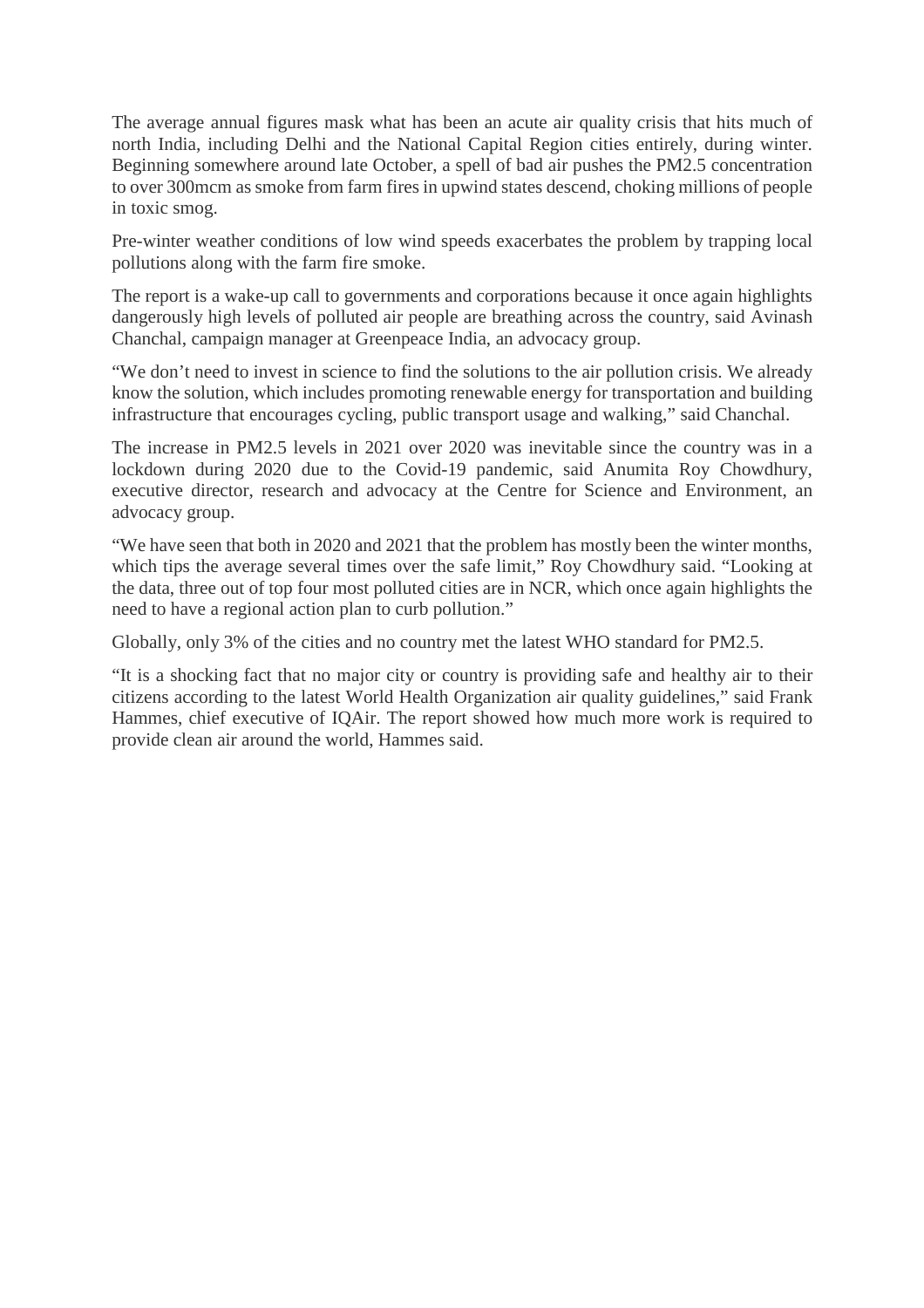## **Physical Fitness**

# **New study highlights power of lifelong exercise to keep muscles healthy (New Kerala:20220323)**

According to a new study led by The Physiological Society, individuals aged 68 and above who were physically active throughout the-> View it--> https://www.newkerala.com/news/2022/42651.htm

# **Ketogenic diet**

# **Ketogenic diet combined with triple drugs can prevent pancreatic cancer: Study(New Kerala:20220323)**

13 hours ago / ANI Phoenix, March 22: The new study has suggested that a ketogenic diet, which is low in carbohydrates and protein and high in fat, helps to kill pancreat-> View it--> https://www.newkerala.com/news/2022/42650.htm

# **Maternal morbidity**

# **Covid virus may double preterm birth risk, maternal morbidity (New Kerala:20220323)**

15 hours ago / IANS New York, March 22: Pregnant patients who tested positive for the coronavirus were found to have more than double the risk of poor outcomes including preterm birth, b-> View it--> https://www.newkerala.com/news/2022/42604.htm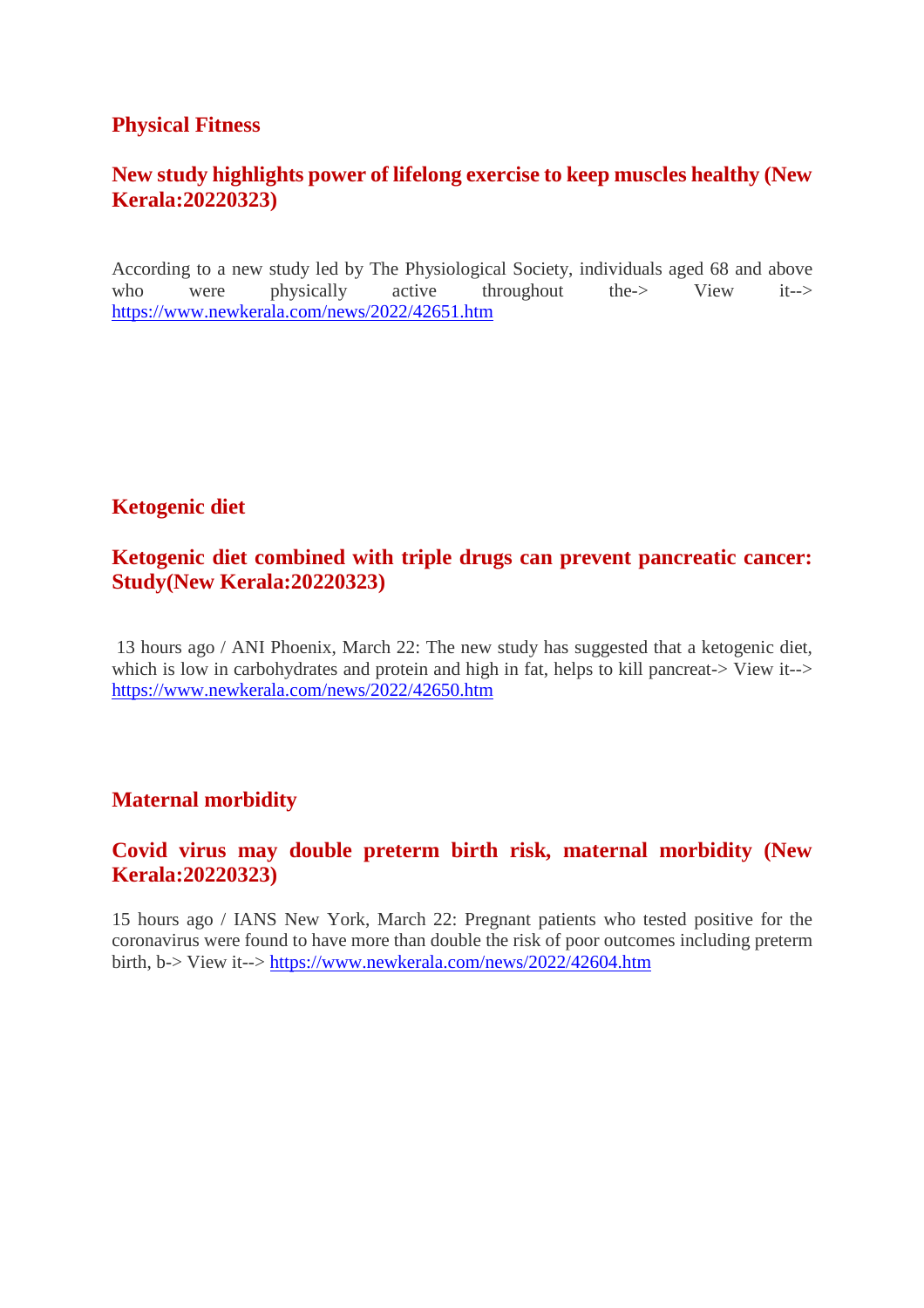# **Type 2 diabetes**

# **COVID-19 increases risk of type 2 diabetes, reveals study(New Kerala:20220323)**

According to a study, people who have had COVID-19 are at increased risk of developing type 2 diabetes. ->-> View it--> https://www.newkerala.com/news/2022/42593.htm

# **Anti-malaria drugs**

# **Anti-malaria drugs can fight pulmonary disease, finds study(New Kerala:20220323)**

A team of researchers from Colorado University has found that drugs used to treat malaria are also effective at treating a pulmonary disease similar  $t\rightarrow$  View it- $\rightarrow$ https://www.newkerala.com/news/2022/42585.htm

### **Chronic diseases**

# **How mRNA Covid vax tech is boosting therapies for chronic diseases (New Kerala:20220323)**

The success of mRNA vaccine technology against Covid is holding promise for treatments against several chronic diseases, as well as influen-> View it--> https://www.newkerala.com/news/2022/42509.htm

### **Allergies**

### **Researchers find ways to ease asthma symptoms caused by seasonal allergies (New Kerala:20220323)**

24 hours ago / ANI Washington, March 22: Researchers from Indiana University School of Medicine Department of Microbiology and Immunology have studied new ways to treat seaso- > View it--> https://www.newkerala.com/news/2022/42353.htm